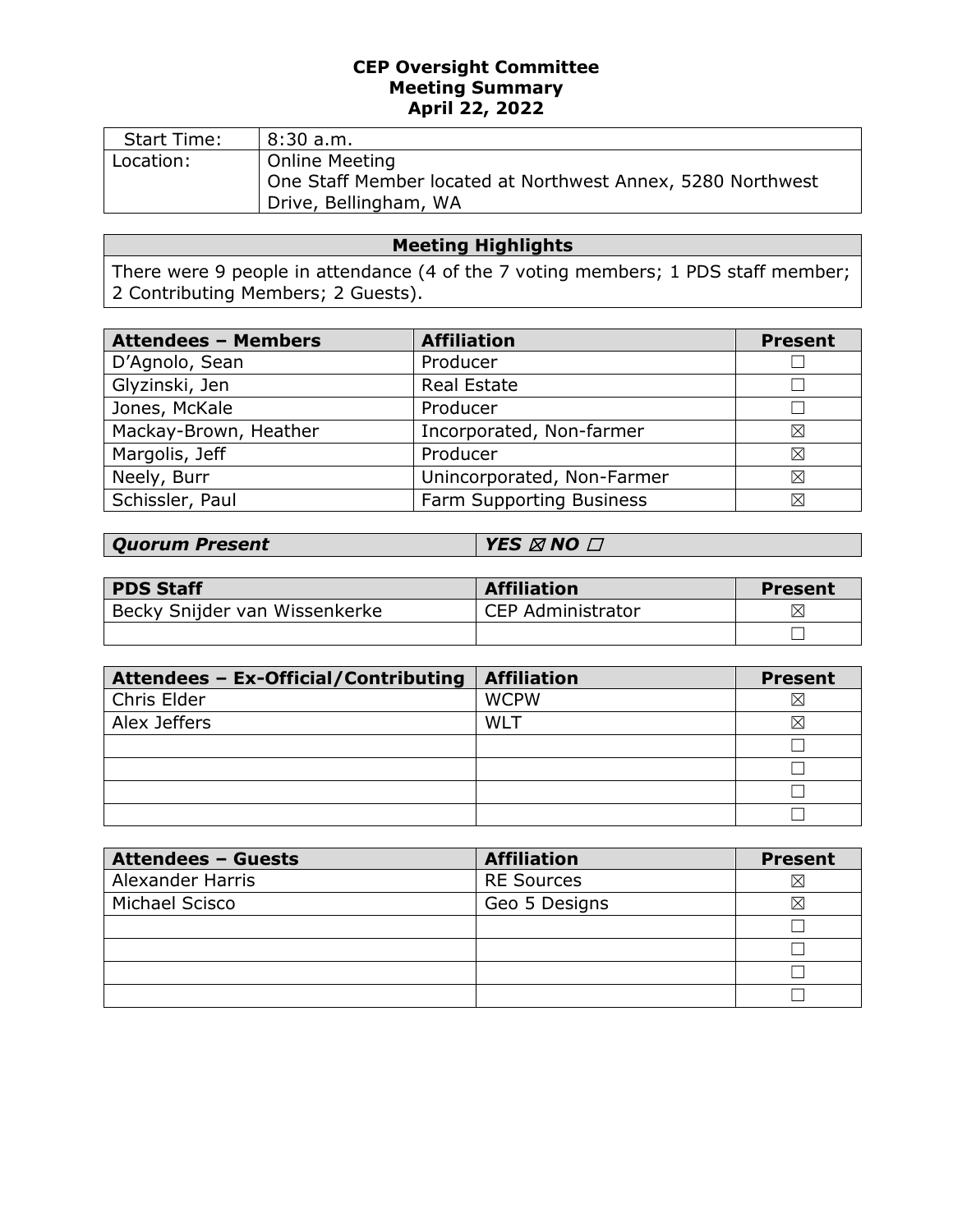## **Determination of a Quorum/ Welcome**

We have a Quorum for the meeting.

## **Public Comments**

No public comments at this time.

## **Announcements**

No announcements at this time.

## **Approval of Minutes – March**

Jeff moved to approve the March meeting minutes. Burr seconded. **The motion passed with Jeff, Burr, and Paul in favor and Heather abstaining.**

#### **Discussion Items/Business**

#### CEP Resource Need

Becky gave an overview of the Conservation Easement Program's resource need, and identified staff time as the limiting resource. Becky shared that she prioritizes program administration over outreach. The committee discussed requesting additional staff to support outreach. Burr mentioned that the committee has written two letters in the past to the County Executive to request additional staff for the program. Becky will share the past letters with the committee to review. Chris suggested the CEP oversight committee co-write a letter with the Climate Impact Advisory Committee, since the Climate Action Plan calls out support for the Conservation Easement Program.

The committee discussed trying to obtain grant funding to support a temporary or parttime position. Becky will look into funding options and County constraints for temporary and part-time positions.

Heather moved to request appointment of staff support for two years with Conservation Futures Funding. **The motion passed with all in favor.**

#### Program Funding

Becky gave an overview of yearly program expenditures. The committee discussed the need to increase local funding. Becky shared a Real Estate Excise Tax (REET) 3 summary document created by King County for discussion.